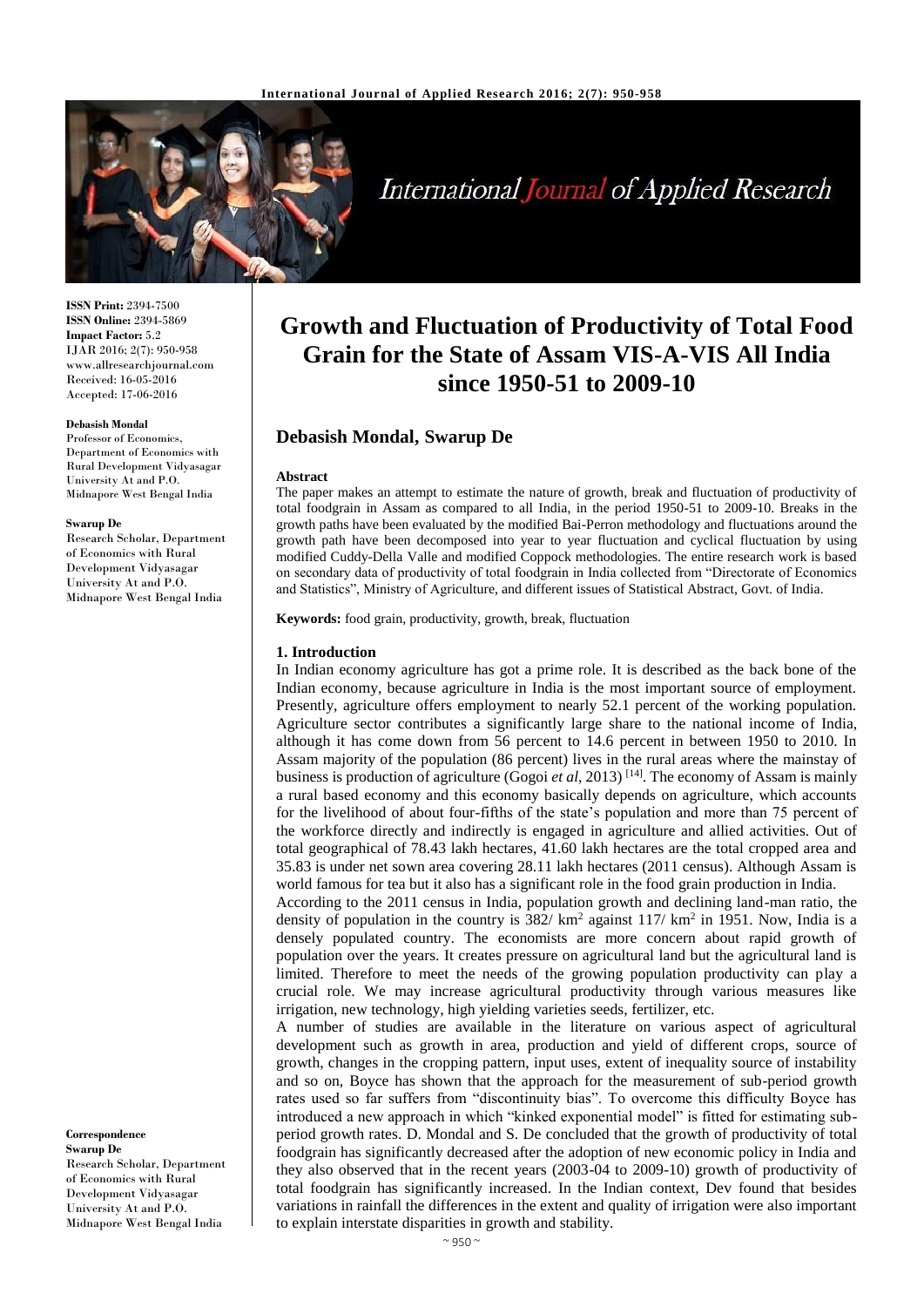The growth performance of agriculture at the national level was splendid during the 1980s and its deceleration during the 1990s was attributed to the reduction in and/or stagnation of public expenditure on agricultural infrastructure, defunct extension services and economic reforms. Parikh argued that "though after 1980's, India achieved self-sufficiency in food grain production but there is no surety that this achievement would be sustained". G. Bhala and G. Singh concluded that the growth rate of crops yields as well as total agricultural output in most of the states have decreased in the post reform period(1990-93 to2003-06) than the pre reform period (1980-83 to 1990-93). R.P.S Mallik has found that the trend of growth of the agricultural production as well as the crops productivity has decreased after the adoption of liberalization policy. S K. Goyal and J. P. Singh have observed that the food grains production has increased during the period of 1960-1999. Higher growth in agriculture assumes great importance and is a matter of concern for policy planners and research scholars in recent times. An instability measure has mainly been evolved as a related issue to the growth measurement in agriculture. In regard to the measurement of instability in Agricultural production we set broadly two technique, summary measure and trend measure. The summary measure of instability was adopted by Barker *et al*. Other attributed that instability in agriculture production had increased with the adoption of new technology. Ray found that the pattern of growth and instability was due to an increase in the variability of rainfall and prices. Likewise, Rao *et al* concluded that instability in agriculture production had increased in the post green revolution period on account of rise in the sensitivity of output to variations in rainfall which was traceable to high complementary of new seedfertilizer technology with water and inadequate expansion of irrigation facilities. But Dev reported progressive but marginally declined instability in food grain production at the all India level and mixed result as state level. All these studies covered the initial phase of the green revolution technology (late 1970s or mid 1980s). Larson *et al* concluded that the green revolution has been instrumental in increasing production of food grain and other crops in India but this has come at a cost of greater instability in production and yield, he covered a longer post green revolution period. Sharma *et al* attributed that the production of individual crops and total food grains had become more stable during 90's compared to 80's. The study by Sharma *et al*, started from year 1980-81; it did not cover the initial phase of green revolution nor did cover the pre green revolution period. According to Ramesh *et al* variability in yield of food grains as well as that of non-food grains was much lower in the first phase of green revolution period. Deviation of observed yield from trend witnessed decline during 1989-2007. Amongst the various important crops in the state, the area under rice dominated the position, sharing about 60.7 percent of the total cropped area in 2005- 06 (Dhar, 2007) [13]. The state started to produce varieties of new crops along with traditional crops. The Assam Agriculture is diversifying towards high valued horticultural crops and cash crops (Deka *et al*.2013) [11]. The varying natural, socio-economic and cultural environments exercise a critical and differential effect on the adoption of modern farm technology which has resulted to disparity in agriculture (Das *et al*, 2012)  $[10]$ . The above study of literature reveals that no comprehensive study has so far

been made for measuring growth, break and fluctuation in agricultural productivity at the national level. In this paper we attempt to estimate the nature of growth and fluctuation in productivity of total food grains in the state of Assam visà-vis all-India level. It also tries to examine whether there is any significant difference or not in the growth and fluctuation of productivity of total food grain in different sub periods. This paper also estimates the nature and extent of fluctuation of productivity of total food grain in different sub periods and for the whole period in the state of Assam vis-à-vis all India level. Fluctuations around the growth path have been decomposed into year to year fluctuation and cyclical fluctuation by using modified Cuddy-Della Valle and modified Coppock methodologies. We also calculate the length of cyclical fluctuation of productivity of total food grain for the whole period and for different sub-periods in the state of Assam vis-à-vis all-India level. Some researchers in this area use same data set and take breaks arbitrarily or at the dates of policy changes (for example, introduction of green revolution, introduction of new economic policy etc.) without examining whether they are able to produce significant breaks at those points or not. Here we identify breaks from the data and try to analyze changes in pattern of growth, and nature and extent of fluctuation in the productivity of total food grain in the different sub-periods in the state of Assam vis-à-vis all India. If policy changes actually create breaks then that will automatically incorporated in our method.

In this paper we use time series data of productivity of total food grain for all-India since 1950-51 to 2009-10, collected from "Directorate of Economics and Statistics", Ministry of Agriculture, and different issues of Statistical Abstract, Govt. of India.

### **Methodology**

Growth and fluctuations are two common elements of time series. A uniform growth rate for the whole period is generally calculated from the log-linear regression  $lnX_t = a$ + rt. (r being the rate of exponential growth) and fluctuations are generally calculated by the residuals obtained from the above regression. In majority of time series we observe different growth rates in different sub periods leading to breaks in the growth path. We get break in trend or growth path due to policy changes and this break in trend is normally estimated by separate regressions for different sub periods or by a single regression with dummy variables for different sub periods or different policy regimes.

For a data set of T years,  $t = 1, 2, \dots, T$ , if we have two regimes as  $1, 2, \ldots, k$  and  $k+1, k+2, \ldots, T$ , we can estimate two growth rates from a single regression with dummy variables  $D_1$  and  $D_2$  such that  $D_1=1$  and  $D_2=0$  for the first sub period and  $D_1=0$  and  $D_2=1$  for the second sub period. The regression equation cab be taken in the form,

 $lnX_t = a + r_1D_1t + a_2D_2 + r_2D_2t$ 

Here  $D_1t$  and  $D_2t$  are slope dummies for two sub periods and D2 is the intercept dummy for the second sub period. In the  $1<sup>st</sup>$  sub period when  $D<sub>1</sub>=1$  and  $D<sub>2</sub>=0$  the equation reduces to  $lnX_t = a + r_1t$ , implying that  $r_1$  is the growth rate of the first sub period. In the second sub period when  $D_1=0$  and  $D_2=1$ the equation reduces to  $lnX_t = (a+a_2) + r_2t$ , implying that  $r_2$  is the growth rate in the second sub period. D2 is accommodated or  $a_2$  is estimated to adjust the change in the intercept with a break in between two sub periods. Intercept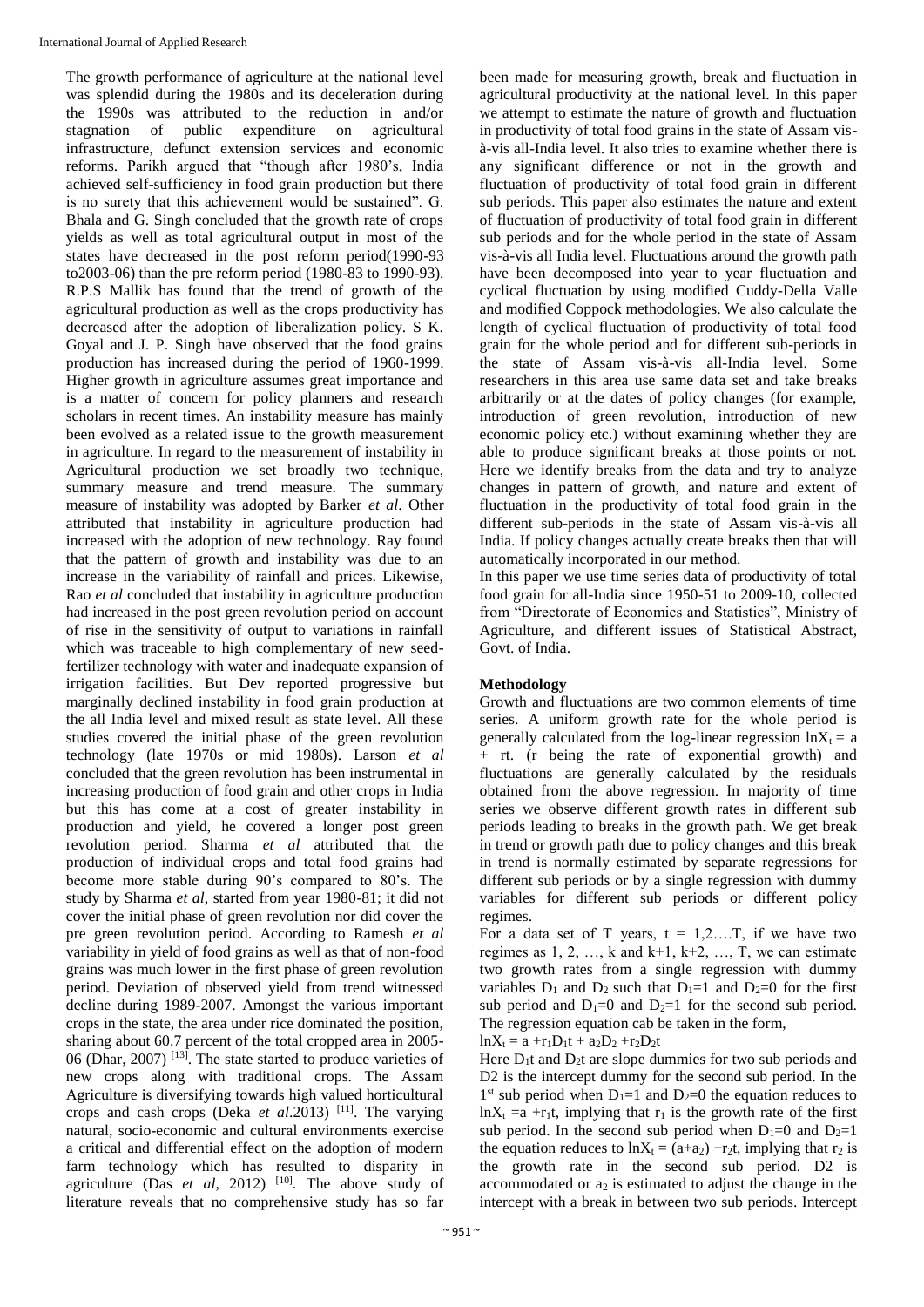dummy D1 for the first sub period cannot be used. When both  $D_1$  and  $D_2$  are used in the same model as  $D_1+D_2$  is always equal to 1 we shall be caught into a dummy variable trap because of perfect multicollinearity between  $D_1$  and  $D_2$ . We can reformulate the model by totally avoiding  $D_1$  (Many econometricians suggest to use dummy variable one less in number from the number of sub periods present). The new model takes the following form,

 $lnX_t = a + r_1t + a_2D_2 + r_2D_2t$ 

Where  $D_2$  is the intercept dummy for the second sub period and D2t is the slope dummy for the same. In the first sub period the equation reduces to  $lnX_t = a + r_1t$  as before. But in the second sub period it reduces to  $lnX_t = (a + a_2) + (r_1 +$ r<sub>2</sub>)t. Thus ( $r_1 + r_2$ ) is now the growth rate for the second sub period or  $r_2$  is the difference between the growth rates of two sub periods. The advantage of this second model over the first is that in this second model we are able to test the significance of r<sub>2</sub>, the difference between growth rates in two sub periods.

The problem with both of the above two models is that they may create discontinuity between the two growth paths estimated. To overcome this, restriction for continuity or kink is posed for the double dummy model as,  $a + r_1k = (a +$  $a_2$ ) + r<sub>2</sub>k or  $a_2 = (r_1 - r_2)k$ . The model now reduces to,

 $lnX_t = a + r_1D_1t + (r_1 - r_2)kD_2 + r_2D_2t$ 

or,  $lnX_t = a + r_1(D_1t + kD_2) + r_2(D_2t - kD_2)$ 

or,  $lnX_t = a + rJ_1 + r_2J_2$ 

Where,  $J_1 = D_1t + kD_2$  and  $J_2 = D_2t - kD_2$ 

This model will henceforth be called the J–Model.

In the same way restriction for continuity in the single dummy model is  $a + r_1k = (a + a_2) + (r_1 + r_2)k$  or  $a_2 = -r_2k$ . The model now reduces to,

 $lnX_t = a + r_1t - r_2kD_2 + r_2D_2t$ 

or,  $lnX_t = a + r_1t + r_2(D_2t - kD_2)$ 

or,  $lnX_t = a + rH_1 + r_2H_2$ , where,  $H1 = t$  and  $H2 = D_2t - kD_2$ This model will henceforth be called the H–Model.

In this way we can formulate dummy variable models for calculating growth rates of three or more sub periods and for comparing growth rates between two consecutive sub periods or between two sub periods leaving one or two small sub periods in between them.

In case of measurement of fluctuation in a time series  $X_t$ , fluctuation is frequently interpreted in terms of fluctuation around the trend line. Fluctuation around the trend is generally estimated by the deviation of observed values from the estimated values in the regression mentioned above and it is denoted by e<sub>t</sub>. The fluctuation index is obtained through the residuals sum square (RSS) = $\Sigma$  e<sub>t</sub> <sup>2</sup> in the following way.

$$
I_{RSS} = \sqrt{\frac{1}{T} \sum e_t^2} / \overline{lnX_t}
$$

The numerator of the above expression is the SD of  $e_t$  and the denominator is the mean of  $ln X_t$ . It is a measure very close to coefficient of variation of  $e_t$  multiplied by the square root of  $(1-R^2)$  as proposed by Cuddy-Della Valle (1978).

Coppock (1962) has advocated an important methodology of measurement of fluctuation in a time series  $X_t$ . Coppock measurement of the index of fluctuation is given by  $I_{\text{convock}} =$  $Exp(SD(\ln(\frac{Xt+1}{Xt})))$ , this measurement is based on year to year fluctuation. Now, in case of comparison between the two above mention methods, we face a problem. The RSS base measure has a zero lower limit and it can go beyond

one – actually it has no upper limit. The coppock measure has a lower limit at one and it has no upper limit.

To overcome this difficulty, Mondal and Mondal Saha  $(2008)$   $[20]$  have proposed some adjustment to the above measures. The adjusted Coppock measure of fluctuation is given by  $I_{\text{coppock}}' = \frac{\text{SD}(\ln(\frac{Xt+1}{Xt}))}{2\sqrt{(\ln X)^2}}$  $\frac{x_1x_2}{2(\ln x)}$ . This index is comparable to the RSS base index. The length of cyclical fluctuation can be calculated by squaring the value of the ratio of residuals base index divided by adjusted coppock index and then it is multiplied by 2.

In this paper we use the data set of productivity of total food grain from 1950-51 to 2009-10, for the state of Assam as well as all-India level. Some researchers in this area use same data set and take breaks arbitrarily or at the dates of policy changes (for example, introduction of green revolution, introduction of new economic policy etc.) without examining whether they are able to produce significant breaks at those points or not. Here we identify breaks from the data by assuming break at any point if it is found to be significant. A program is formulated to identify optimum break point in a line proposed by Bai and Perron (1998) [1]. Bai and Perron have proposed a minimum length of a regime/sub period of at least 5 years and developed the corresponding programme. We have developed our own programme by keeping minimum length of a regime at 5 years or so but allowing truncated regime on two ends and also short term fluctuations of one to two years in between two consecutive regimes. After identifying the break points we try to analyze changes in pattern of growth, and nature and extent of fluctuation in the productivity of total food grain in the different sub-periods for all India. If policy changes actually create breaks then it will be automatically incorporated in our method.

For the state of Assam the study period has been divided into three phases with the help of modified Bai-perron methodology. The sub periods are: sub period-I (1950-51 to 1978-79), sub period-II (1978-89 to 1989-90) sub period-III (1990-91to 2009-10), but in case of all India, the study period (1950-51 to 2009-10) has been divided into four phases. The sub periods are: sub period  $- I$  (1950-51 to 1964-65), sub period – II (1967-68 to 1979-80), sub period – III (1979-80 to 1993-94) and sub period –IV (1993-94 to 2009-10). In between sub periods  $- I & H$ , we observed a double kink of short duration. In 1965-66 there was a short downfall from 1964-65 figures and the figures were revived in next two years, because of this reason, we have excluded these three years in the determination of sub periods.

#### **Result and Discussion**

For the state of Assam (From Table  $-$  I), the growth rate of productivity of total food grain (TFG) for the whole period (1950-51 to 2009-10) was 0.91 percent, significant at 8.87E-22 level of significance. In case of sub period  $-1$  (1950-51) to 1978-79), it is estimated that the growth rate of productivity of total food grain was 0.18 percent but this growth rate was not significant. Now for the sub period – II (1978-79 to 1989-90) the growth rate of productivity was 1.22 percent and it was significant. Thus, it is observed that the growth rate of productivity has significantly increased from 0.18 percent to 1.22 percent in this period than the previous period and the difference between two sub periods growth rate also significant. In this periods Assam government was gave the importance about research and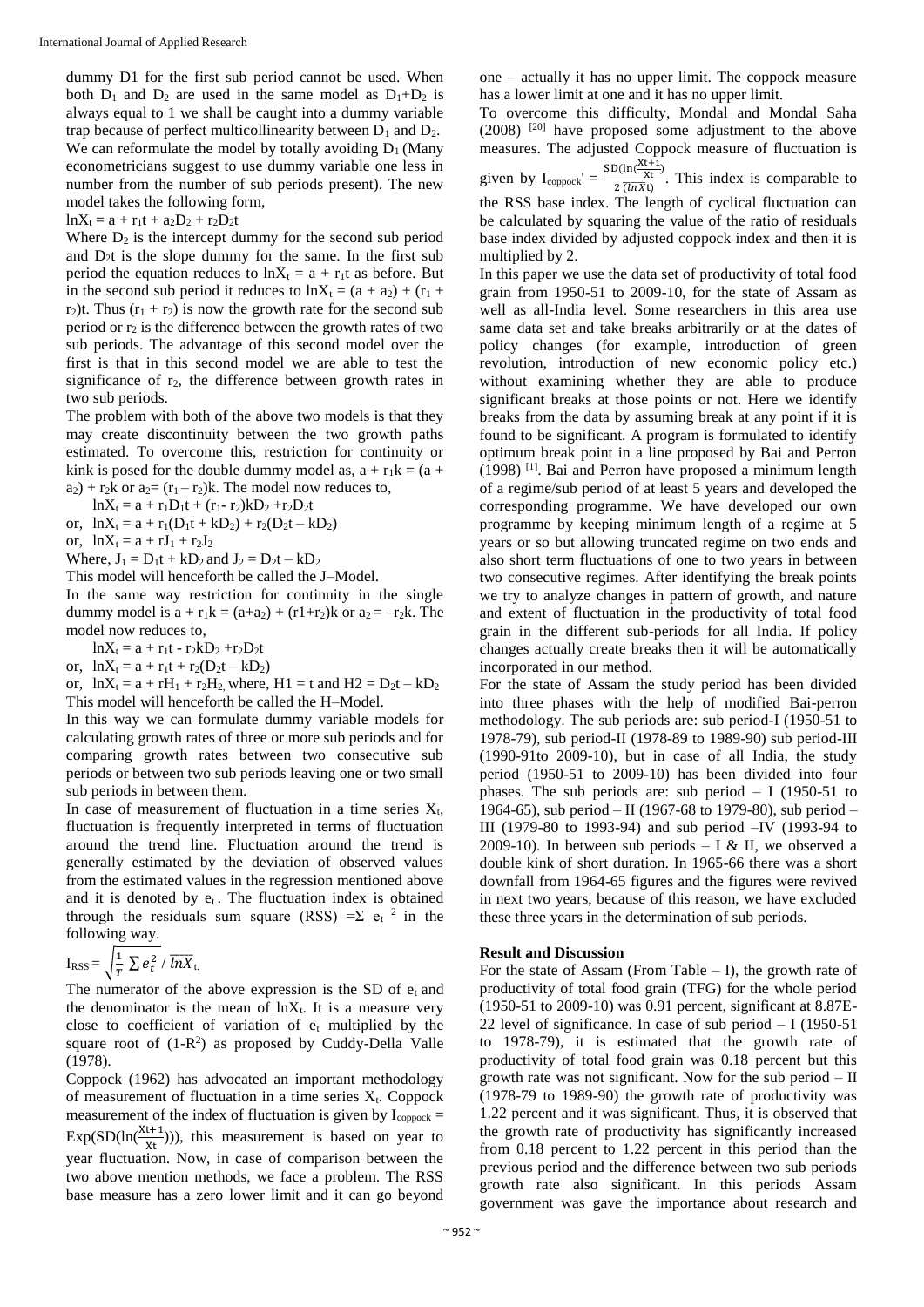development as well as in this period HYV technology spread properly all over the state. After the adoption of HYV technology, initially it does not work in this state because in this state maximum farmers are small and marginal they always do not have sufficient capacity to adopt this technology. Now, in case of sub periods – III (1990-91 to 2009-10), it is found that the growth rate of productivity has significantly decreased compared to the sub period – II, although the difference between two sub period growth rate was not significant. Thus we can say that after the adoption of new economic policy the growth rate of productivity of total food grain has decreased significantly. But in this phase we noticed that foodgrain productivity steep up in larger amounts then it follows an increasing trend, the main reason is that in this time Assam government was launched 'The special Foodgrain Production Programme' (SFPP).

In case of all India, it is observed that the growth rate of productivity of total food grain for the whole period (1950- 51 to 2009-10) was 2.21 percent and it was highly significant at 1.01E-47 level of significance. In the sub

periods – II (1967-68 to 1979-80), the growth rate of productivity has decreased from 2.09 percent (sub period – I) to 1.88 percent, although the difference between two sub periods growth rates was not significant. Thus, we can say that after the adoption of green revolution technology (HYV seed, fertilizer technology) growth rate of productivity has decreased, actually initially this technology does not implemented properly in every state of India. In case of sub period –III (1979-80 to 1993-94), it is calculated that the growth rate of productivity has highly increased from 1.88 percent to 3.13 percent and the difference between two sub periods growth rate was significant. Therefore, in the later phase of green revolution the growth rate has increased rapidly because in this phase green revolution technology was spread almost in every state. Now, in the sub period – IV, (1993-94 to 2009-10) the growth rate of productivity was 1.27 percent, thus in the comparison to the previous period the growth rate of productivity has highly decreased and this fall was significant. Thus, after the adoption of new economic policy in India, agricultural sector was neglected.

Table I: Growth of productivity of total food grain for the state of Assam and all India

| Assam                              |                      |         |          |
|------------------------------------|----------------------|---------|----------|
| <b>Periods</b>                     | Growth Rates $(\% )$ | T-Value | P-Value  |
| Full period (1950-51 to 2009-10)   | 0.91                 | 15.38   | 3.87E-22 |
| Sub period- I(1950-51 to 1978-79)  | 0.18                 | 1.85    | 0.0694   |
| Sub period- II(1978-79 to 1989-90) | 1.22                 |         | 0.0001   |
| Sub period-III(1990-91 to 2009-10) | 0.86                 | 4.44    | 0.0047   |

| Difference between Sub periods growth rates (Assam) |                      |         |          |
|-----------------------------------------------------|----------------------|---------|----------|
| <b>Difference</b>                                   | Growth Rates $(\% )$ | T-Value | P-Value  |
| Difference between Sub period-I & II                | 0.03                 | 2.78    | 7.30E-03 |
| Difference between Sub period-II &III               | $-0.35$              | -0.97   | 0.3329   |

| All India                          |                         |                |                |
|------------------------------------|-------------------------|----------------|----------------|
| <b>Periods</b>                     | <b>GROWTH RATES (%)</b> | <b>T-VALUE</b> | <b>P-VALUE</b> |
| Full period (1950-51 to 2009-10)   | 2.21                    | 46.71          | 1.01E-47       |
| Sub period- I(1950-51 to 1964-65)  | 2.09                    | 7.73           | $2.95E-10$     |
| Sub period-II(1967-68 to 1979-80)  | 1.88                    | 7.09           | 3.29E-09       |
| Sub period-III(1979-80 to 1993-94) | 3.13                    | 16.71          | 8.85E-23       |
| Sub period-IV(1993-94 to 2009-10)  | 1.27                    | 6.85           | 7.59E-09       |

| Difference between Sub periods growth rates (all India) |                      |         |          |
|---------------------------------------------------------|----------------------|---------|----------|
| <b>Difference</b>                                       | Growth Rates $(\% )$ | T-Value | P-Value  |
| Difference between Sub period-I & II                    | $-0.22$              | $-0.57$ | 0.5662   |
| Difference between Sub period-II &III                   | 1.25                 | 3.06    | 0.0033   |
| Difference between Sub period-III &IV                   | $-1.85$              | $-5.52$ | 1.03E-06 |



 $~^{\sim}$  953  $~^{\sim}$ Fig 1a: Growth of productivity of total food grain for the state of Assam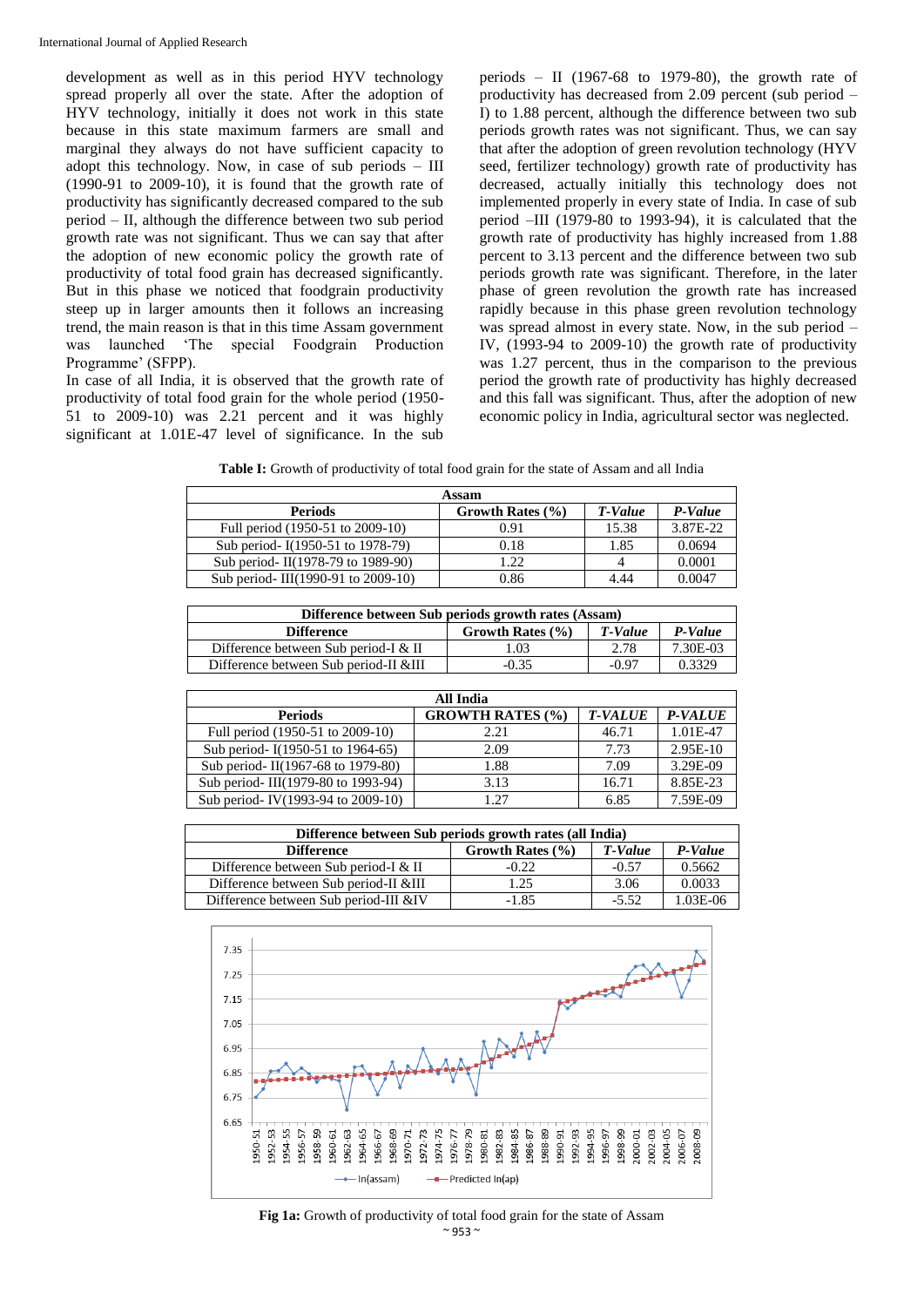

Fig 1b: Growth of productivity of total food grain for all India

In the Table – II, for the state of Assam, it is observed that the growth rate of productivity of total food grain for the whole period was 0.91 percent, where as in case of all India it was 2.21 percent. Therefore, in comparison to all India the growth rate of productivity for the state of Assam was much lower since 1950 to 2010. In case of sub period – II, the growth rate of productivity of total food grain has increased significantly than the sub period  $-$  I, for the state of Assam (from 0.18% to 1.22%) as well as in the case of all India  $(1.92\% \text{ to } 3.01\%)$  also. Now, in the sub period – III, that is from 1990-91 to 2009-10 the growth rate of productivity has significantly decreased than the previous period for the state of Assam (from  $1.22\%$  to  $0.86\%$ ) as well as all India  $(3.01\%$ to 1.41%), but in the case of all India growth rate has decreased more than proportionately than the Assam. Therefore, after the adoption of new economic policy in India growth rate has significantly decreased in all India as well as Assam.

Table II: Growth of productivity of total food grain for the state of Assam and all India according to optimum breaks found in Assam

| Assam                              |                      |         |          |
|------------------------------------|----------------------|---------|----------|
| <b>Periods</b>                     | Growth Rates $(\% )$ | T-Value | P-Value  |
| Full period (1950-51 to 2009-10)   | 0.91                 | 15.38   | 3.87E-22 |
| Sub period- I(1950-51 to 1978-79)  | 0.18                 | 1.85    | 0.0694   |
| Sub period- II(1978-79 to 1989-90) | 1.22                 |         | 0.0001   |
| Sub period-III(1990-91 to 2009-10) | 0.86                 | 4.44    | 0.0047   |

| Difference between Sub periods growth rates (Assam) |                      |         |          |
|-----------------------------------------------------|----------------------|---------|----------|
| <b>Difference</b>                                   | Growth Rates $(\% )$ | T-Value | P-Value  |
| Difference between Sub period-I & II                | 1.03                 | 2.78    | 7.30E-03 |
| Difference between Sub period-II &III               | $-0.35$              | $-0.97$ | 0.3329   |

| All India                          |                         |                |                |
|------------------------------------|-------------------------|----------------|----------------|
| <b>Periods</b>                     | <b>GROWTH RATES (%)</b> | <b>T-VALUE</b> | <b>P-VALUE</b> |
| Full period (1950-51 to 2009-10)   | 2.21                    | 46.71          | 1.01E-47       |
| Sub period- I(1950-51 to 1978-79)  | 1.92                    | 17.64          | $2.6E-24$      |
| Sub period-II(1978-79 to 1989-90)  | 3.01                    | 9.2            | $1E-12$        |
| Sub period-III(1990-91 to 2009-10) | 1.41                    | 6.77           | 8.86E-09       |

| Difference between Sub periods growth rates (All India) |                  |         |          |
|---------------------------------------------------------|------------------|---------|----------|
| <b>Difference</b>                                       | Growth Rates (%) | T-Value | P-Value  |
| Difference between Sub period-I & II                    | 0.09             | 2.73    | 8.20E-03 |
| Difference between Sub period-II &III                   | $-1.59$          | $-4.1$  | 0.0001   |

**Table III:** Growth of productivity of total food grain for the state of Assam and all India according to optimum breaks found in all India

| <b>ALL INDIA</b>                   |                      |         |            |
|------------------------------------|----------------------|---------|------------|
| <b>Periods</b>                     | Growth Rates $(\% )$ | T-Value | P-Value    |
| Full period (1950-51 to 2009-10)   | 2.21                 | 46.71   | 1.01E-47   |
| Sub period- I(1950-51 to 1964-65)  | 2.09                 | 7.73    | $2.95E-10$ |
| Sub period- II(1967-68 to 1979-80) | 1.88                 | 7.09    | 3.29E-09   |
| Sub period-III(1979-80 to 1993-94) | 3.13                 | 16.71   | 8.85E-23   |
| Sub period-IV(1993-94 to 2009-10)  | 1.27                 | 6.85    | 7.59E-09   |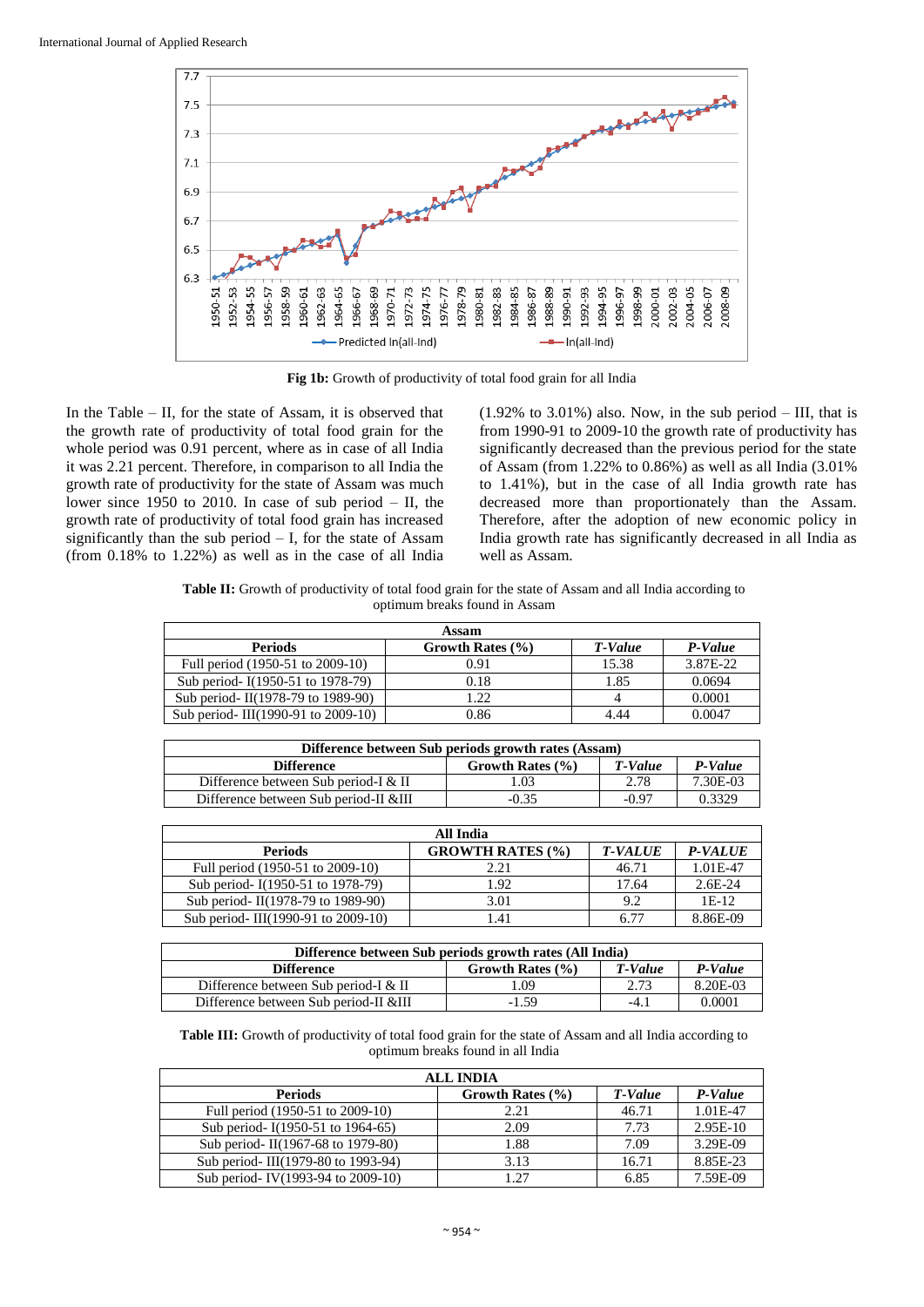| Difference between Sub periods growth rates (all India) |                  |         |         |
|---------------------------------------------------------|------------------|---------|---------|
| <b>Difference</b>                                       | Growth Rates (%) | T-Value | P-Value |
| Difference between Sub period-I & II                    | $-0.22$          | $-0.57$ | 0.5662  |
| Difference between Sub period-II &III                   | 1.25             | 3.06    | 0.0033  |
| Difference between Sub period-III &IV                   | $-1.85$          | $-5.52$ | L03E-06 |

| Assam                              |                      |         |          |
|------------------------------------|----------------------|---------|----------|
| <b>Periods</b>                     | Growth Rates $(\% )$ | T-Value | P-Value  |
| Full period (1950-51 to 2009-10)   | 0.91                 | 15.38   | 3.87E-22 |
| Sub period- I(1950-51 to 1964-65)  | 0.07                 | 0.22    | 0.8204   |
| Sub period-II(1967-68 to 1979-80)  |                      | 0.02    | 0.978    |
| Sub period-III(1979-80 to 1993-94) | 2.07                 | 9.36    | 8.06E-13 |
| Sub period-IV(1993-94 to 2009-10)  | 0.96                 | 4.36    | 5.99E-05 |

| Difference between Sub periods growth rates (Assam) |                      |         |          |
|-----------------------------------------------------|----------------------|---------|----------|
| <b>Difference</b>                                   | Growth Rates $(\% )$ | T-Value | P-Value  |
| Difference between Sub period-I & II                |                      |         |          |
| Difference between Sub period-II &III               | 2.06                 | 4.28    | 7.78E-05 |
| Difference between Sub period-III &IV               | -1 11                | $-2.8$  | 0.007    |



Fig 2: Growth of productivity of total food grain for all India according to optimum breaks found in Assam



**Fig 3:** Growth of productivity of total food grain for the state of Assam according to optimum breaks found in all India

In case of all India (From Table – III), the growth rate of productivity of total food grain was 2.09 percent for the sub period – I, and it was significant. In this phase the growth rate was very much lower (0.07) for the state of Assam. Thus, in the pre green revolution period growth rates of productivity for Assam much lower than the all India. Now, in the sub period  $-$  II, the growth rate of productivity has significantly decreased from 2.09 percent to 1.88 percent than the previous period, but in the state of Assam it is noticed that, in this phase the growth rate of productivity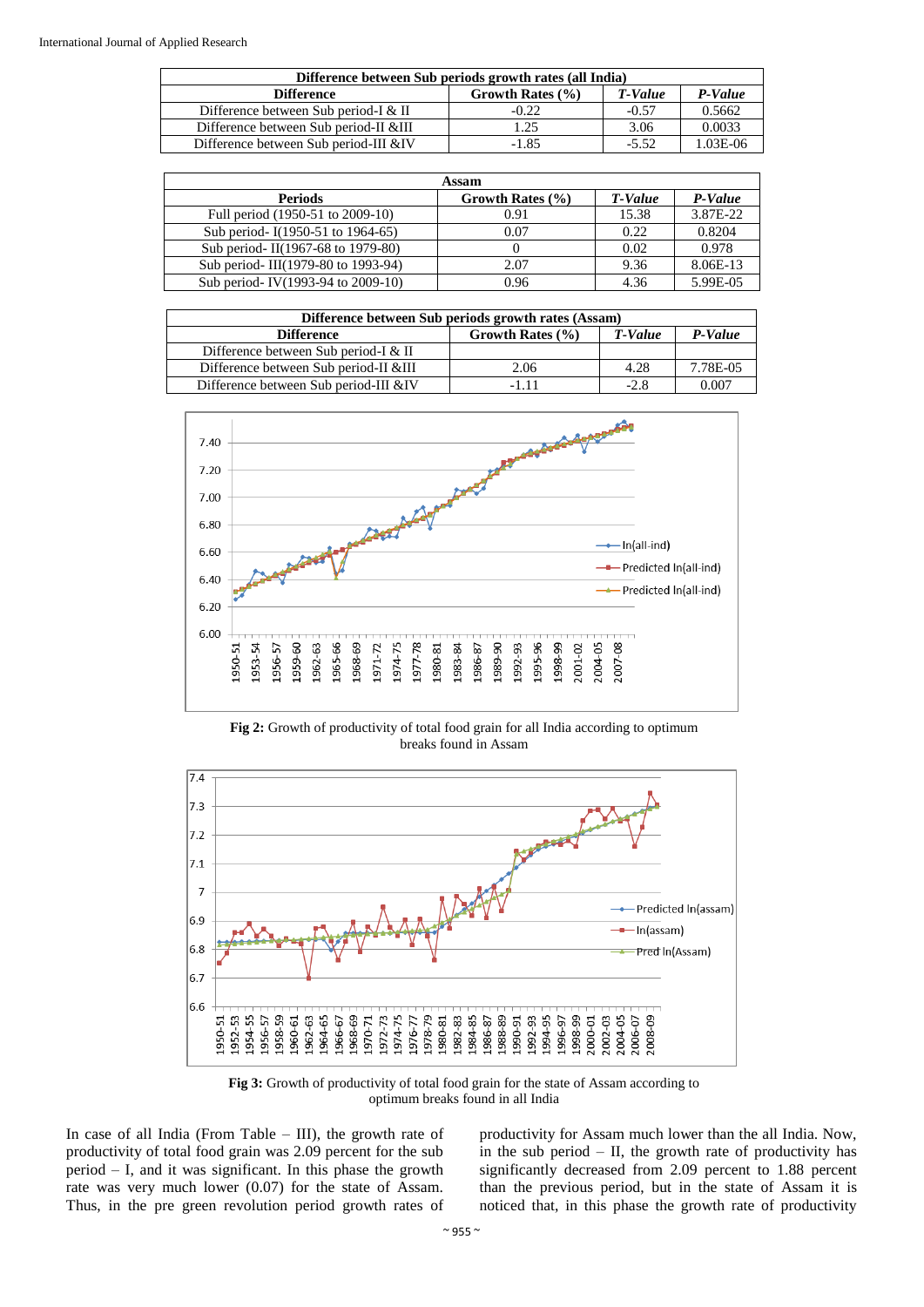was nil. Thus, in the initial phase of green revolution the growth rate of productivity has decreased in all India but for the state of Assam zero growth rates observed. Now, in the later phase of green revolution period that is in the sub period – III, the growth rate of productivity of total food grain has significantly and highly increased in case of all India (from 1.88% to 3.13%) as well as for the state of Assam (from 0.00% to 2.07%) also. Therefore, in the second wave of green revolution in all India level the growth rate of productivity has significantly increased, because in the later phase of green revolution the HYV technology spread properly in almost every state. Now, after the adoption of new economic policy in India that is in the fourth sub period (1993-94 to 2009-10) the growth rate of productivity of total food grain has decreased significantly in all India (from 3.13% to 1.27%) level as well as in the state of Assam (from 2.07% to 0.96%) also and the difference between two sub periods growth rate also significant for the state of Assam as well as all India.

With the help of the fluctuation from trend we can measure the fluctuation of productivity of total food grain. For the state of Assam (From Table - IV), the fluctuation of productivity of total food grain from the growth path of total food grain amounts to 0.0112(44.35%) for the whole period (1950-51 to 2009-10) and year to year fluctuation in total fluctuation in total variation of productivity of total food grain was 46 percent and rest 54 percent fluctuation was arises due to partly break in trend, partly cyclical fluctuation

or irregular fluctuation. In case of sub period – I, the fluctuation in total variation of productivity of total food grain amounts to 95 percent of total variation and in the fluctuation in total variation of productivity, year to year fluctuation was 71 percent and rest percentage fluctuation was arises due to partly cyclical fluctuation or irregular fluctuation. For the sub periods  $-$  II, it is observed that the fluctuation in total variation of productivity in the total variation of productivity of total food grain has decreased from 95 percent to 78 percent with the comparison to the previous period but the year to year fluctuation has increased from 71 percent to 88 percent and it also observed that the length of cyclical fluctuation has increased than the sub periods – I, therefore, we can say that in the later phase of green revolution, although the fluctuation of productivity of total food grain has decreased but the length of cyclical fluctuation has increased because year to year fluctuation has increased in this phase compared to the previous periods (sub period - I). Now, in the sub period –III, it is found that the fluctuation in total variation of productivity of total food grain was decreased from 78 percent to 63 percent compared to the previous period out of total variation and the year to year fluctuation also decreased 10 percent from the sub period  $-$  II, and in this periods length of cyclical fluctuation also decreased. Thus, after the adoption of new economic policy in India, the fluctuation in productivity of total food grain was more stable than the previous periods.

**Table 4:** Nature and extent of fluctuation of productivity of total food grain for the state of Assam vis-à-vis all India according to optimum breaks found in Assam

| Assam                              |                                 |                               |                        |  |  |
|------------------------------------|---------------------------------|-------------------------------|------------------------|--|--|
| <b>Periods</b>                     | <b>Year to year fluctuation</b> | <b>Fluctuation from trend</b> | <b>Length of Cycle</b> |  |  |
| Full period (1950-51 to 2009-10)   | $0.0052(46.12\%)$               | 0.0112(44.35%)                | 9.39                   |  |  |
| Sub period- I(1950-51 to 1978-79)  | 0.0049(71.05%)                  | $0.0069(94.74\%)$             | 3.96                   |  |  |
| Sub period-II(1978-79 to 1989-90)  | 0.0073(88.55%)                  | $0.0083(78.31\%)$             | 2.55                   |  |  |
| Sub period-III(1990-91 to 2009-10) | 0.0038(66.48%)                  | $0.0057(63.70\%)$             | 4.52                   |  |  |
| All India                          |                                 |                               |                        |  |  |
| Periods                            | Year to year fluctuation        | Fluctuation from trend        | Length of Cycle        |  |  |
| Full period (1950-51 to 2009-10)   | 0.0051(56.68%)                  | $0.0090(16.09\%)$             | 6.22                   |  |  |
| Sub period- I(1950-51 to 1978-79)  | 0.0057(61.66%)                  | 0.0093(34.78%)                | 5.25                   |  |  |
| Sub period-II(1978-79 to 1989-90)  | 0.0056(76.89%)                  | 0.0072(44.25%)                | 3.38                   |  |  |
| Sub period-III(1990-91 to 2009-10) | $0.0037(75.72\%)$               | $0.0049(40.62\%)$             | 3.48                   |  |  |

In case of all India (From Table - V), it is observed that the fluctuation in total variation of productivity amounts to 16 percent in the total variation and year to year fluctuation was amounts to 56 percent out of fluctuation in the total variation and rest 44 percent fluctuation was arises due to partly break in trend, partly cyclical fluctuation or irregular fluctuation. For sub period – I,  $(1950-51)$  to  $1964-65$ ), fluctuation in total variation out of total variation was amounts to 45 percent and out of this fluctuation year to year fluctuation was 65 percent and rest percentage fluctuation was arises due to partly cyclical fluctuation or irregular fluctuation. In case of sub period – II (1967-68 to 1979-80), it is observed that the fluctuation in total variation out of total variation has increased from 45 percent 67 percent than the previous period and year to year fluctuation has also increased slightly in this period. The length of the cyclical fluctuation has increased in this period than the sub period – I, because in this periods fluctuation from the trend increased more than proportionately than the year to year fluctuation. Thus, in the initial phase of green revolution period fluctuation from the growth path increased than the

pre green revolution period but then length of cyclical fluctuation has increased marginally in this period compared to the previous period. For the sub period – III, it is calculated that the fluctuation in total variation of productivity out of total variation has decreased in larger amounts from 67 percent to 28 percent than the previous period, out of the fluctuation in total variation of productivity year to year fluctuation was 66 percent and rest percentage fluctuation was arises due to partly cyclical fluctuation or irregular fluctuation and this year to year fluctuation was also decreased marginally than the previous period (near about 2 percent). In this period length of the cyclical fluctuation has decreased than the previous period. Therefore, in the later phase of green revolution the length of the cyclical fluctuation has decreased and the fluctuation from the growth path also decreased. Therefore, in the later phase of green revolution productivity of total food grain was more stable than the previous periods. Now in the sub period – IV, we observed that the length of the cyclical fluctuation has increased larger amounts than the previous period (from 4.60 to 1.55). In this period we also observed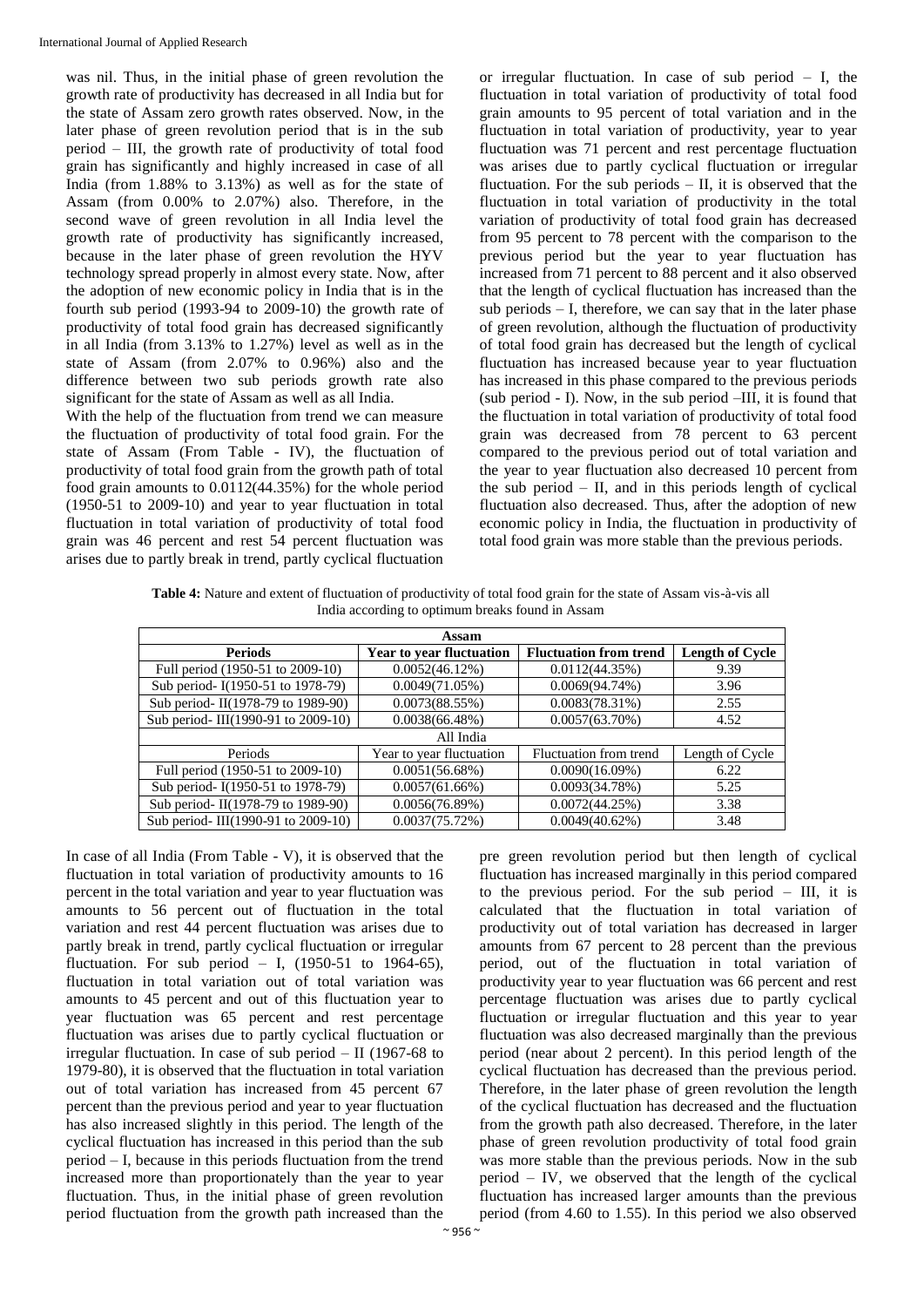that the year to year fluctuation is more than hundred percent (118%), there was a larger amount irregular fluctuation and that is why we observed here more spike in the data set, due to this reason calculated year to year

fluctuation was more than hundred percent thus after the adoption of new economic policy in India the productivity of total food grain was much more unstable than the previous periods.

**Table 5:** Nature and extent of fluctuation of productivity of total food grain for all India vis-à-vis for the state of Assam according to optimum breaks found in all India

| All India                          |                                 |                               |                        |  |  |
|------------------------------------|---------------------------------|-------------------------------|------------------------|--|--|
| <b>Periods</b>                     | <b>Year to year fluctuation</b> | <b>Fluctuation from trend</b> | <b>Length of Cycle</b> |  |  |
| Full period (1950-51 to 2009-10)   | 0.0051(56.68%)                  | $0.0090(16.09\%)$             | 6.22                   |  |  |
| Sub period- I(1950-51 to 1964-65)  | 0.0045(65.46%)                  | $0.0070(44.72\%)$             | 4.66                   |  |  |
| Sub period-II(1968-69 to 1979-80)  | 0.0055(67.14%)                  | $0.0081(66.96\%)$             | 4.43                   |  |  |
| Sub period-III(1980-81 to 1993-94) | 0.0038(65.87%)                  | 0.0057(27.76%)                | 4.60                   |  |  |
| Sub period-IV(1993-94 to 2009-10)  | 0.0040(118.41%)                 | 0.0036(37.43%)                | 1.55                   |  |  |
| Assam                              |                                 |                               |                        |  |  |
| Periods                            | Year to year fluctuation        | Fluctuation from trend        | Length of Cycle        |  |  |
| Full period (1950-51 to 2009-10)   | $0.0052(46.12\%)$               | $0.0112(44.35\%)$             | 9.39                   |  |  |
| Sub period- I(1950-51 to 1964-65)  | 0.0045(63.29%)                  | 0.0072(99.79%)                | 4.66                   |  |  |
| Sub period-II(1968-69 to 1979-80)  | $0.0055(77.11\%)$               | $0.0071(100.09\%)$            | 3.36                   |  |  |
| Sub period-III(1980-81 to 1993-94) | $0.0067(78.94\%)$               | 0.0085(55.73%)                | 3.20                   |  |  |
| Sub period-IV(1993-94 to 2009-10)  | $0.0035(58.04\%)$               | $0.0061(76.10\%)$             | 5.93                   |  |  |

#### **Conclusion**

In the state of Assam for the whole period, the growth rate of productivity of total food grain was 0.91 percent as compared to the all India figure of 2.21 percent. In the state of Assam as well as all India the growth rate of productivity of total food grain has significantly increased in later phase of green revolution period and it is notable that, after the adoption of new economic policy (1991 policy) in India the growth rate of productivity has decreased significantly for the state of Assam as well as in all India level.

The fluctuation is measured by the fluctuation in total variation. For the state of Assam fluctuation in total variation of productivity of total food grain was amounts to 44 percent out of total variation where as in case of all India this fluctuation was very low (16 percent). In case of Assam 44 percent fluctuation in total variation of productivity of total food grain was arises partly due to year to year fluctuation, partly due to cyclical fluctuation, partly due to break in trend and rest fluctuation was arises due to irregular fluctuation. Out of 44 percent fluctuation, year to year fluctuation was near about 50 percent and rest 50 percent fluctuation was arises due to break in trend, cyclical fluctuation or irregular fluctuation where as in case of all India out of 16 percent fluctuation year to year fluctuation was near about 60 percent and rest 40 percent fluctuation was arises due to other three types of fluctuation. It is observed that in the later phase of green revolution fluctuation in the productivity in total food grain was decreased for the state of Assam as well as for all India level also but it is noticed that in all India level productivity of total food grain was more stable than the state of Assam. In this phase, the length of the cycle has increased for the state of Assam but in all India level the length of the cycle has decreased compared to the previous period. Now, after the adoption of new economic policy in India fluctuation in total variation as well as year to year fluctuation of productivity of total food grain has decreased and the length of the cycle of productivity has increased for the state of Assam. Now, in all India level we observed that the opposite result in case of stability. Therefore, we can conclude that, after the adoption of new 1991 economic policy in India, productivity of total food grain was more unstable (i,e. more fluctuation or more cycle observed), although, in case of

Assam it is noticed that the productivity of total food grain was more stable after the adoption of new economic policy.

#### **References**

- 1. Bai J, Perron P. Estimating and Testing Linear Models with Multiple Structural Changes. Econometrica. 1998; 66:47-78.
- 2. Baker R *et al.* Long-Term Consequences of Technological Change on Crop Yield Stability: The Case for Cereal Grains in Food Security for Developing Countries, Alberto Valdes (ed), A West view Special Study, 1983.
- 3. Bhalla, Gurmail Singha. Economic Liberalization and Indian Agriculture: A State wise Analysis. December 26, 2009 vol x1iv no 52, Economic & Political weekly, 2009.
- 4. Balakrishnan, Pulapre. Agriculture and Economic Reforms: Growth and Welfare. Economic and Political Weekly. 2000; 35(12):999-1004.
- 5. Boyce James K. Agrarian Impasse in Bengal: Institutional Constraints to Technological Change, Oxford University Press, Oxford, 1987.
- 6. Chand Ramesh, SS Raju, LM Panday. Growth Crisis in Agriculture: Severity and options at National and State levels. Economic and Political Weekly. 2007; 42(26):2528-33.
- 7. Chand Ramesh, Raju SS. Instability in Andhra Pradesh agriculture – A disaggregate analysis, Agricultural Economics Research Review 2008; 21(2):283-288.
- 8. Chand Ramesh, Raju SS. Instability in Indian Agriculture during Different Phases of Technology and Policy, Indian Journal of Agricultural*,* 2009.
- 9. Cuddy JDA, Della Valle PA. Measuring the Instability of Time Series Data. In: Oxford Bulletin of Economics and Statistics 1978; 40(1):79-85.
- 10. Das Beejata, Mili Nitashre. Pattern of Crop Diversification and Disparities in Agriculture: A Case Study of Dibrugarh District, Assam (India), IOSR Journal of Humanities and Social Science (JHSS). 2012, 6(2).
- 11. Deka P, Hazarika C, Das P. Agricultural Diversification in Assam under Trade Liberalization, Journal of Academia and Industrial Research (JAIR), 2013, 2(5).